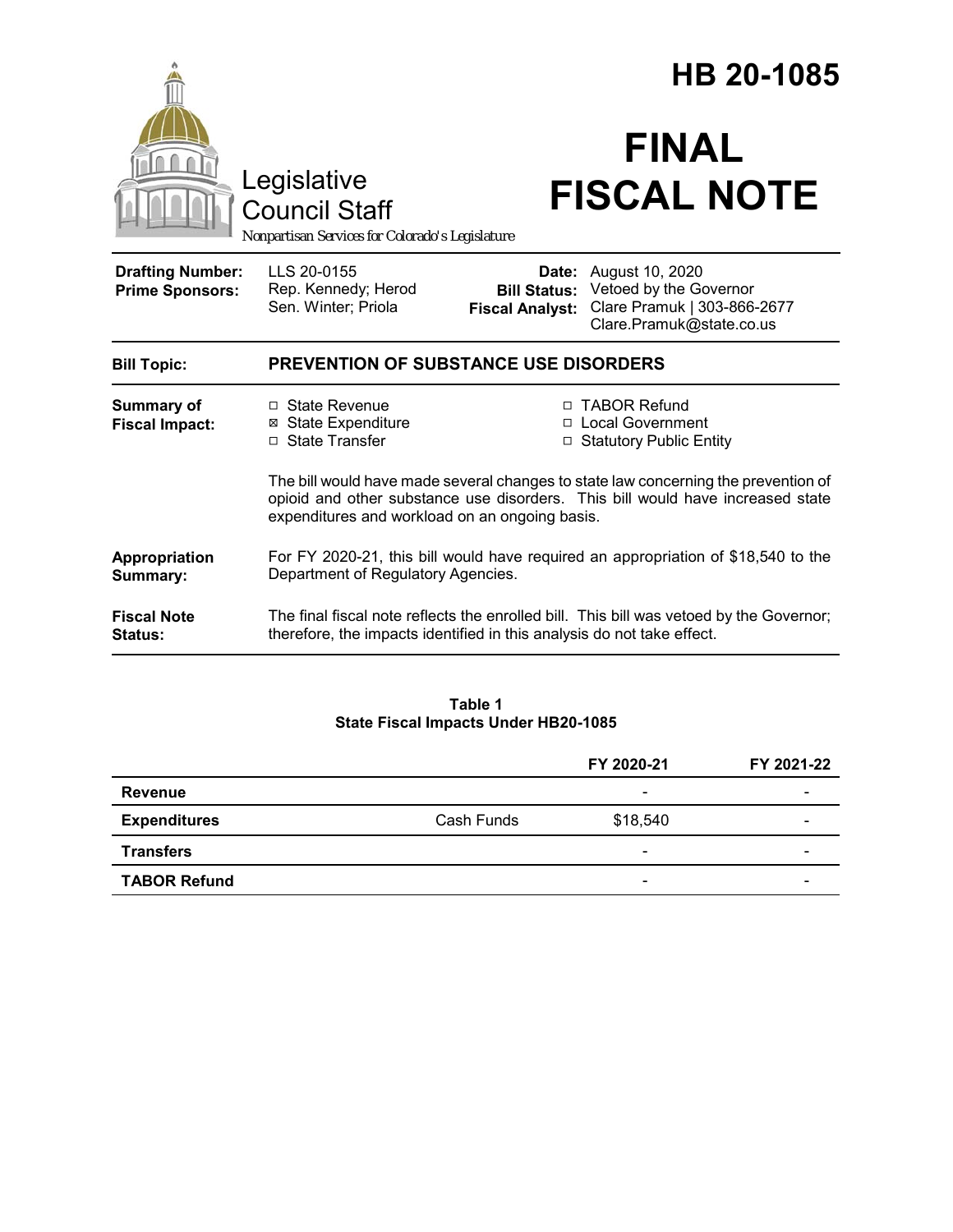August 10, 2020

## **Summary of Legislation**

The bill makes several changes to state law concerning the prevention of opioid and other substance use disorders, as described below.

**Health insurance provisions.** The bill places several restrictions and requirements on insurance carriers and health benefit plans relating to opioids and alternative treatments. These changes are discussed below.

- *Physical therapists, occupational therapists, or acupuncturist*s. The bill prevents an insurance carrier that has a contract with a physical therapist, occupational therapist, or acupuncturist from prohibiting or penalizing these individuals for providing a covered person information on the amount of their financial responsibility for such services. At the time of the covered person's initial visit for treatment, the provider must notify the person's insurance carrier that the person has started treatment. In addition, an insurance carrier cannot require a physical therapist, occupational therapist, or acupuncturist to charge or collect a co-payment that exceeds the total charges submitted. If the Commissioner of Insurance in the Division of Insurance (DOI) in the Department of Regulatory Agencies (DORA) determines that an insurance carrier has engaged in these practices, then the commissioner is required to institute a corrective action plan for the insurance carrier to follow.
- *Atypical opioid or non-opioid medication.* The bill prohibits an insurance carrier from limiting or excluding coverage for an atypical opioid or non-opioid medication that is approved by the federal Food and Drug Administration (FDA) by mandating a covered person undergo step therapy or requiring pre-authorization. The insurance carrier is required to make the atypical opioid or non-opioid medication available at the lowest cost-sharing tier under the health benefit plan applicable to a covered opioid with the same indication.
- **•** *Mandatory coverage provisions.* The bill requires each health benefit plan to provide coverage for at least six physical therapy visits, six occupational therapy visits per year, and six acupuncture visits per year, at a cost-sharing amount not to exceed the cost-sharing amount for a primary care visit for nonpreventive services.

**Prescribing limitations.** Under current law, an opioid prescriber is prevented from prescribing more than a seven-day supply of an opioid to a patient that has not had an opioid prescription in the last 12 months unless certain conditions apply. The executive director of DORA is required to, by rule, limit the supply of a benzodiazepine that a prescriber may prescribe to a patient who has not been prescribed benzodiazepine in the last 12 months by that prescriber. Benzodiazepines may be prescribed electronically. The current opioid prescribing limit is set to repeal on September 1, 2021. The bill continues the prescribing limitation indefinitely.

**Prescription drug monitoring program (PDMP).** Under current law, health care providers are required to query the PDMP before prescribing a second fill for an opioid. This requirement, which is set to repeal on September 1, 2021, is continued indefinitely by the bill. In addition, the bill requires health care providers to query the PDMP before prescribing or refilling a benzodiazepine, and authorizes the state board of pharmacy to require, through rule, a query of the PDMP for additional controlled substances. Lastly, the bill allows health information organization networks to access to the program if the State Medical Board can accomplish this with existing program funds.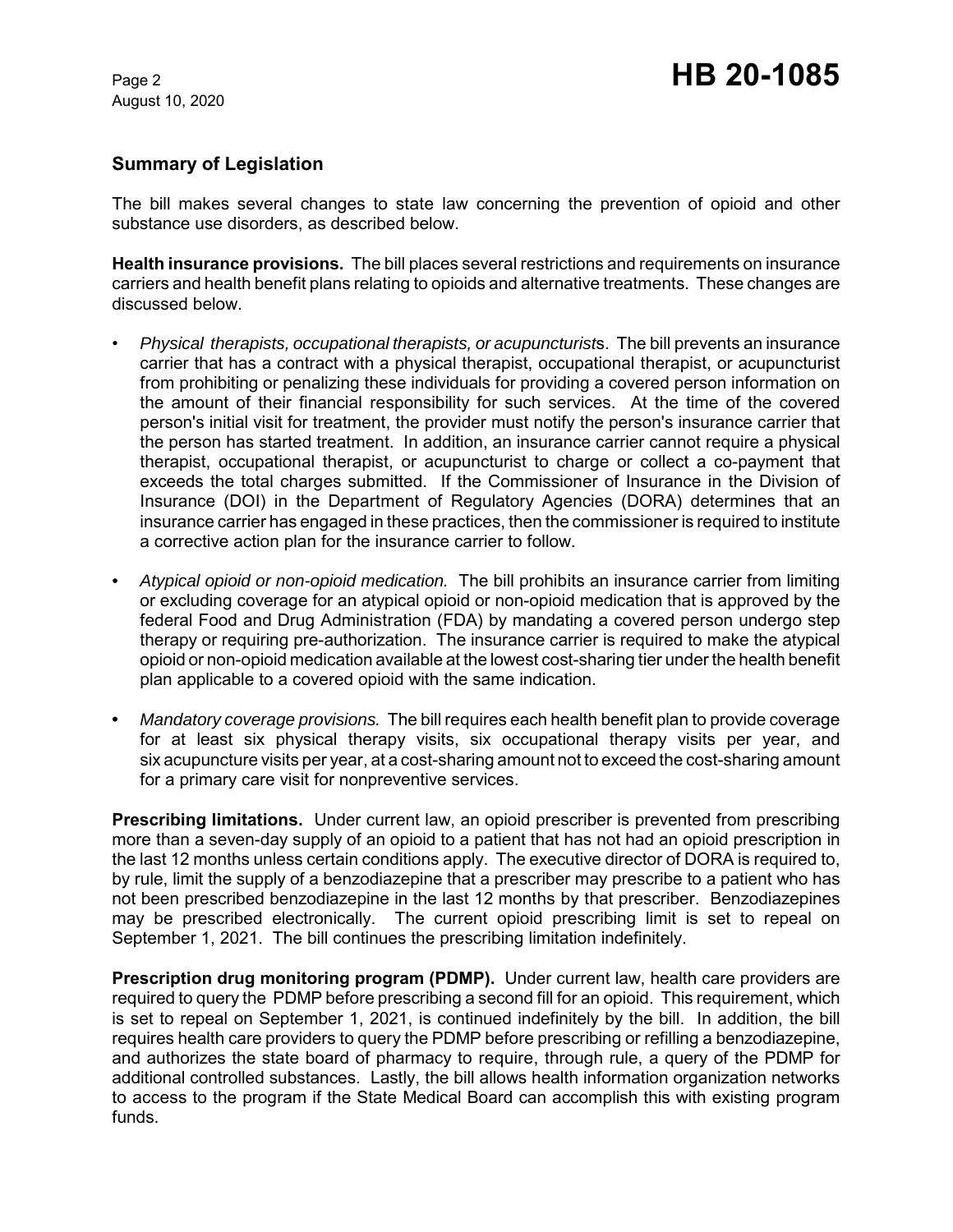August 10, 2020

**Education for providers.** The bill authorizes the Center for Research into Substance Use Disorder Prevention, Treatment, and Recovery Support Strategies (center) at the University of Colorado to include in its educational activities the best practices for prescribing benzodiazepines and the potential harm of inappropriately limiting prescriptions to chronic pain patients. The bill adds an emphasis for these educational activities to be directed to physicians, physician assistants, nurses, and dentists serving underserved populations and communities. In addition, the bill directs the executive director of DORA to consult with the center and the State Medical Board to promulgate rules establishing competency-based continuing education requirements for physicians and physicians assistants concerning prescribing practices for opioids.

## **State Expenditures**

This bill will increase state expenditures by \$18,540 in FY 2020-21 only from the Division of Professions and Occupations Cash Fund. These costs are shown in Table 2 and discussed below.

|                                          | FY 2020-21 | FY 2021-22 |
|------------------------------------------|------------|------------|
| <b>Department of Regulatory Agencies</b> |            |            |
| <b>Medical Board Rule Making</b>         | \$2,550    |            |
| <b>Legal Services</b>                    | \$15,990   |            |
| Total                                    | \$18,540   | \$0        |

**Table 2 Expenditures Under HB 20-1085**

**Department of Regulatory Agencies.** DORA will require approximately 150 hours of legal services in FY 2020-21, provided by the Department of Law, to promulgate rules establishing competency-based continuing education requirements for physicians and physicians assistants concerning prescribing practices for opioids. In addition, the Colorado Medical Board will have one-time costs of \$2,550 for board expenses for rulemaking.

The bill includes permissive language for the Colorado Medical Board to provide a means of sharing prescription information with health information organization networks within existing funds available for operation of the PDMP. This is expected to require \$750,000 in development costs and \$418,000 in ongoing costs, if the board were to pursue such a policy.

**State employee insurance.** Insurance carriers that offer health benefit plans to state employees will be required to meet the coverage requirements of the bill, which may increase state expenditures on employee health insurance. Any cost increase could contribute to higher insurance premiums, which would be shared by state agencies and employees. Because insurance rates are influenced by a number of variables, the impact of this bill on premiums is not estimated.

**Potential state expenditure**. This bill requires that health insurance plans cover a new health benefit that may be outside of those identified as an essential health benefit in the federal Affordable Care Act, which potentially increases costs to the state. Under the federal law, states may be required to cover health insurers' costs to provide newly mandated health benefits using state funds, rather than the insurer covering these costs using premiums collected from policy holders. At this time, it is unknown if the federal government will require these payments and the potential costs have not been estimated.